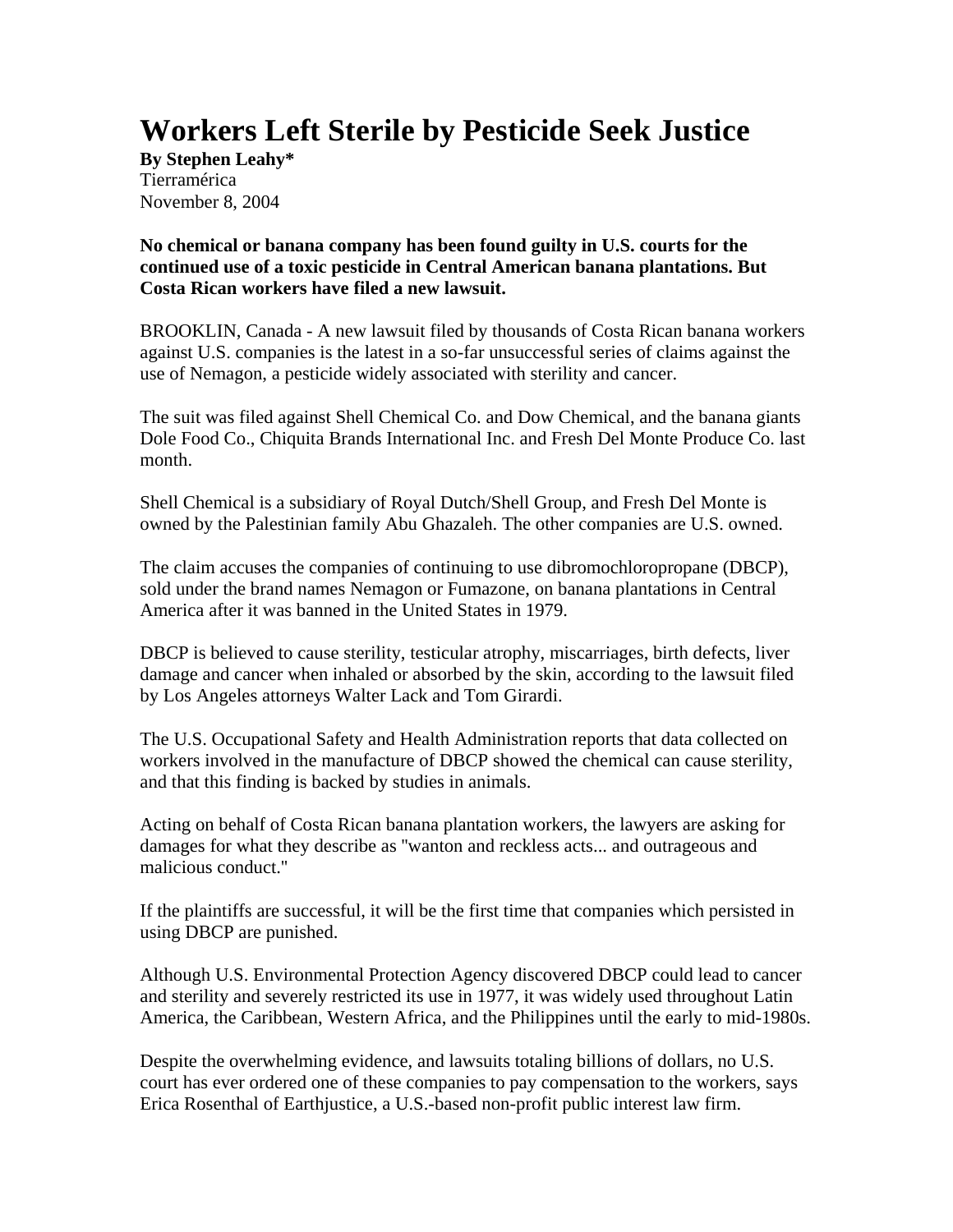''There is no debate about the hazards of DBCP, especially the fact that it can make males sterile,'' she told Tierramérica.

"The chemical manufacturers knew in the 1960s it would have this effect and speculated that DBCP could be a male contraceptive," said Rosenthal, who has advocated for banana workers on this issue for 14 years.

When contacted, plaintiff lawyer Lack refused to comment on the case and would not allow Tierramérica to talk to his clients.

A spokesperson from Dow said the firm could not comment on the specific allegations but said Dow did not sell DBCP after it was banned in 1979. A Dole representative did not respond to the written questions submitted by Tierramérica.

This is just the most recent of many DBCP-related lawsuits banana workers filed against these companies during the late 1970s and early 1980s. But in the end, none has been successful.

In 2001, Nicaraguan courts ordered Shell, Dole, and Dow to pay 489 million dollars to 500 male banana workers made sterile by DBCP. But the companies refused to pay and, led by Dole, they counter-sued the claimants for fraud and asked for 17 billion dollars in damages.

When workers pursued enforcement of the 2001 Nicaraguan court judgment this year, the U.S. Federal Court refused to take the case, says Kathy Hoyt, co-coordinator of the Nicaragua Network, a U.S.-based non-governmental organization.

''That was their last hope for compensation,'' said the activist.

For the most part, U.S. judges have argued that their courts are not the appropriate arena for trying these cases, and only four percent of the rejected cases are re-filed in other countries.

Under the civil codes of most Latin American countries, plaintiffs' rights are weaker, there are fewer jury trials and they lack strong discovery rules, Hoyt says. Lawyers are expensive, and not limited to collecting their fees only if they win the case, as is common in U.S. litigation.

''A worker making 80 dollars a month can't afford to pay a lawyer to file a lawsuit. Access to justice for most workers is nearly non-existent.''

Some of the cases rejected in the United States were heard in other countries, but there the accused corporations wield strong influence or no longer hold seizable assets, she said.